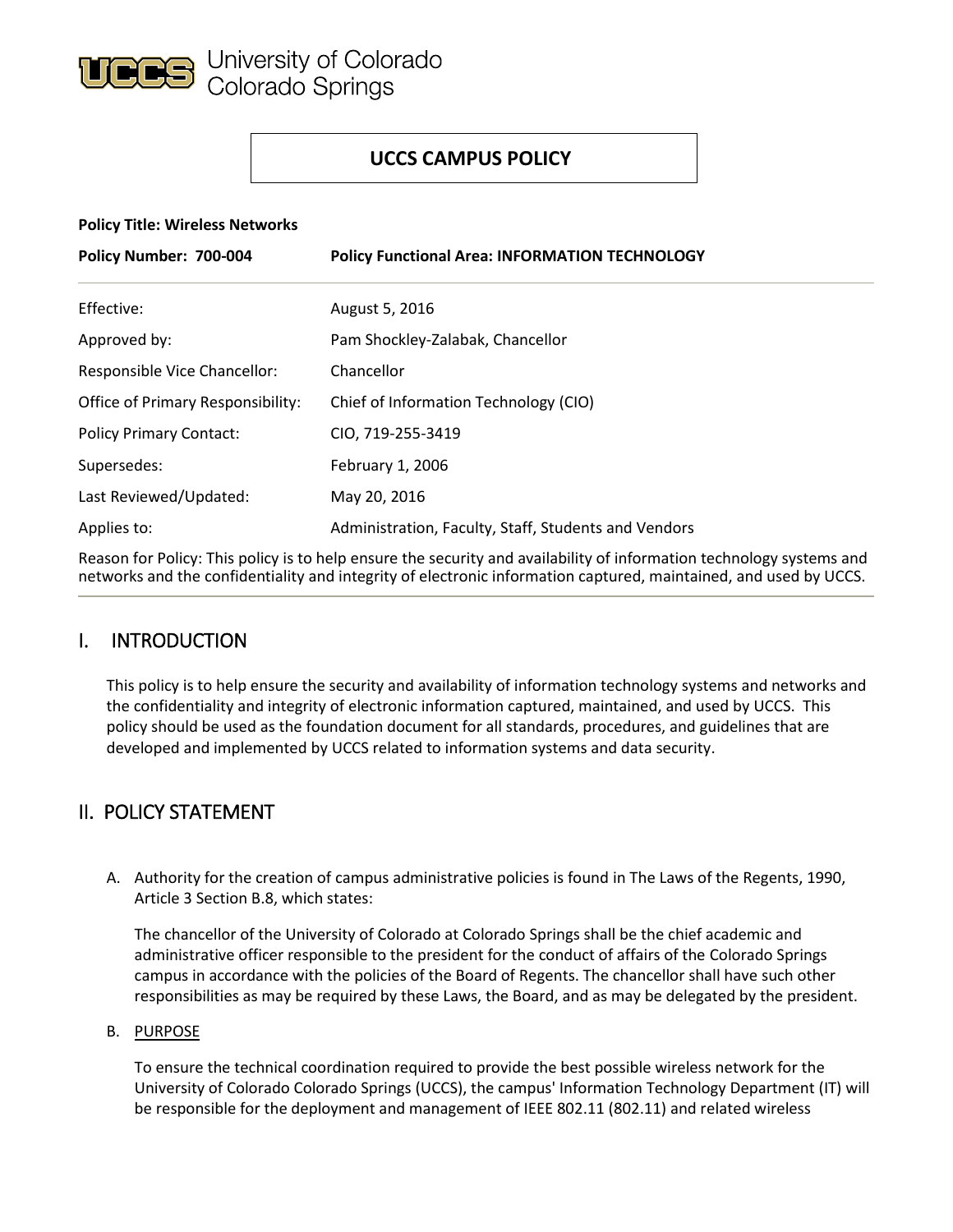equipment on the campus. Other departments needing to deploy wireless equipment that uses university resources may do so by coordinating with IT.

This policy provides the structure for a campus-wide solution for the implementation of wireless technologies, which includes centralized determination of identity and authentication to the end of the provision of the appropriate levels of security.

#### C. PROCEDURES

The following section sets forth the UCCS general policy regarding the security, availability, privacy, and integrity of its information systems, networks, and data. It stipulates specific policies for monitoring computing resources, managing electronic data and records, and controlling access to computing resources. In addition, it outlines minimum standards and practices for systems and network security.

1. Rationale and Purpose of Policy.

Wireless technology, is by nature easy to deploy, but highly sensitive to overlapping frequencies. Because of these characteristics, all wireless use must be planned, deployed, and managed in a very careful and centralized fashion to ensure basic functionality, maximum bandwidth, and a secure network.

Current 802.11 wireless technologies deploy a very low power signal in a frequency band divided into limited, non-overlapping channels. The primary purpose of these channels is not so much to provide separate networks, but to ensure that adjacent access points with slightly overlapping areas of coverage do not interfere with each other. In the normal case, it is necessary to use all channels in an integrated fashion as a single unified network in order to achieve an optimal design. It is therefore not feasible to allow individuals to install their own access points without centralized coordination, due to the resulting signal interference and greatly degraded performance to the common wireless network. Monitoring User Accounts, Files, and Access.

2. Scope.

The Wireless Policy provides guidelines regarding the following:

- \* The central deployment by IT of 802.11 and wireless equipment.
- \* The provision of wireless service by IT for campus departments.
- \* The management by IT of 802.11 and related wireless equipment.
- 3. Policy.
	- a. IT deployment of 802.11 and related wireless equipment.

The University of Colorado Colorado Spring's Information Technology Department (IT) will be solely responsible for the deployment and management of 802.11 and related wireless equipment on the campus. No other departments may deploy 802.11 or related-wireless equipment without coordination with IT.

b. Provision of wireless service by IT.

IT will offer a standard wireless deployment plan that will meet the needs of most UCCS departments wishing to construct and operate departmental wireless services. Departments requiring a different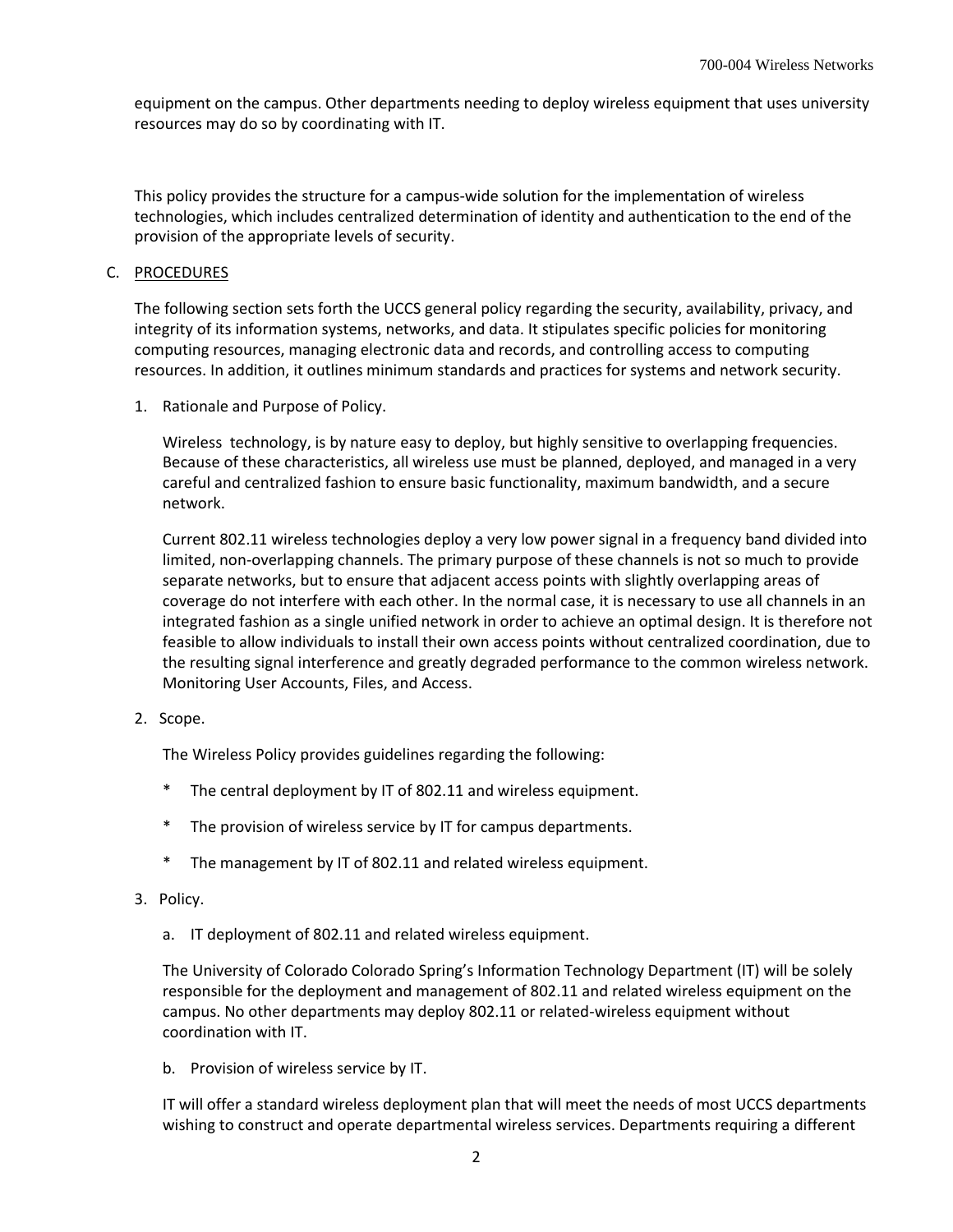wireless deployment plan may contract with IT to have IT construct and operate either a standard or, if the spectrum is available for it, premium wireless services. IT will work with departments to accommodate any special needs they may have within the technical constraints of the wireless technology, understanding that all requests may not be technically feasible.

c. Management by IT of 802.11 and related wireless equipment

IT will ensure that all wireless services deployed on campus will adhere to campus-wide standards for access control. IT will manage the wireless equipment in a manner that ensures the greatest interoperability and roaming ability for all departments wishing to use wireless technology, and, will centralize the process of determining identity, authentication, and appropriate levels of security for access to and use of wireless technology. IT reserves the right to minimize interference to the common wireless network, and will work with departments, groups or individuals, to reconfigure, shut down, or remove any wireless equipment that interfere with the common wireless network.

4. Procedures and Guidelines.

Any department wishing to work with IT to deploy wireless access must contact IT through the IT Self Service Portal located at:<https://ithelp.uccs.edu/CherwellPortal/IT> to begin the process.

In the case of existing wireless technology deployments that use the same or interfering spectrums, IT will work with the departments in question to move wireless equipment to the common wireless network.

Additional guidelines and best practices relating to the deployment and use of wireless technologies can be found a[t www. uccs.edu/~it/wireless.](http://www.uccs.edu/~it/wireless/)

The document named [System-wide Baseline Security Standards](http://www.cu.edu/sites/default/files/Baseline-Security-Standard.doc) provides direction on how to define the appropriate security measures for computing systems.

5. References.

The CIO will be responsible for this policy and for any appeals of IT decisions relating to wireless deployments. This policy will be reviewed yearly by that office. IT will review LAN wireless access standards on a yearly basis and recommend changes to this policy as needed.

#### D. RESPONSIBILITY

- 1. The chancellor or designee is responsible for ensuring that all campus policies are current, compliant with all statutory requirements, case law, and consistent with other applicable standards, including the *Laws of the Regents*, and the University of Colorado Administrative Policy Statements.
- 2. The CIO, director of IT, the IT Advisory Council and the IT Leadership Team shall be responsible to:
	- a. Review and update the security policy annually.
	- b. Ensure their staff and colleagues are made aware of all applicable University and campus policies.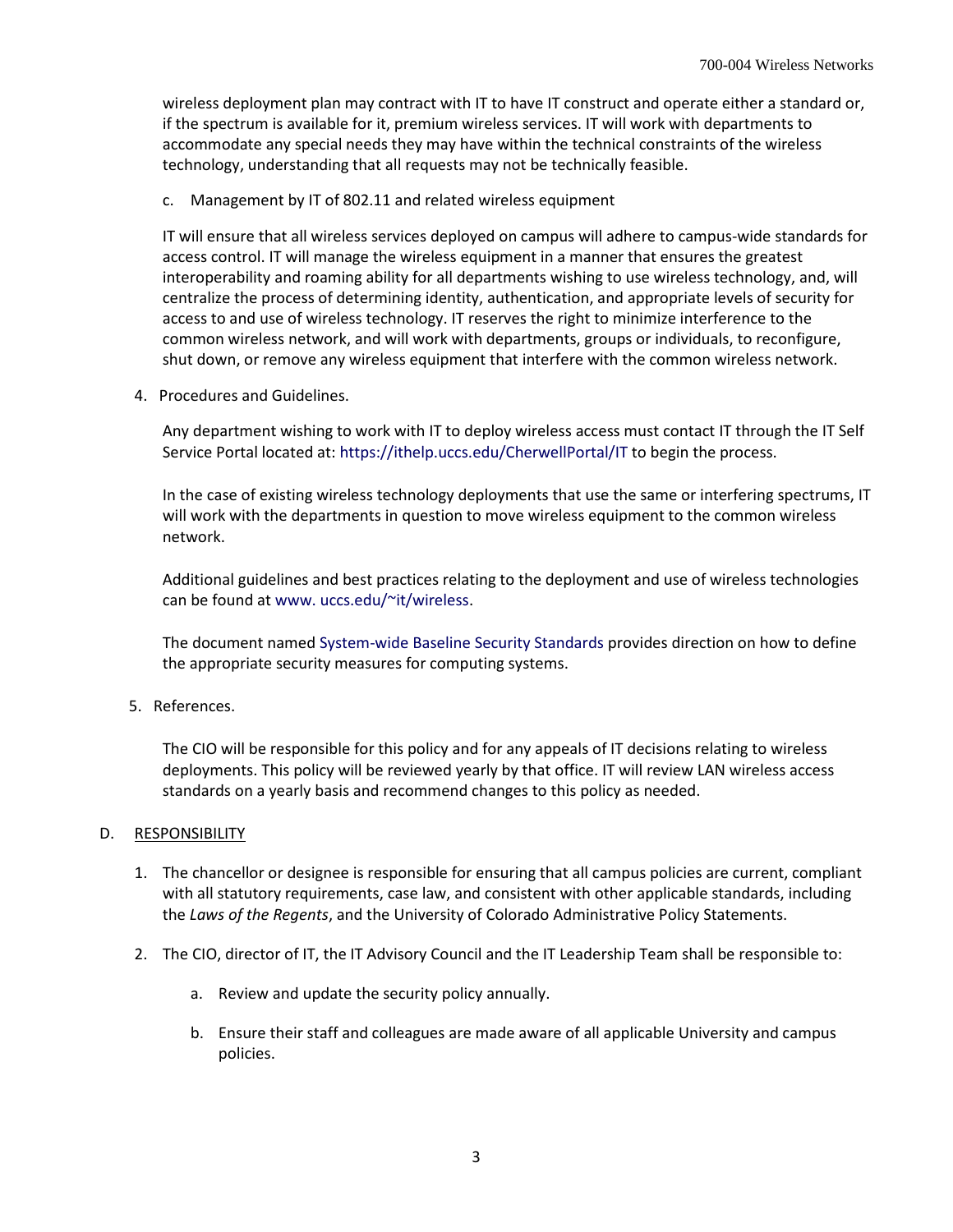## III. DEFINITIONS

**Access Control:** A physical, procedural, and/or electronic mechanism that ensures only those who are authorized to view, update, and/or delete data can access that data.

**Accessibility:** The design of products, devices, services, or environments for people with disabilities. The concept of accessible design ensures both "direct access" (i.e. unassisted) and "indirect access" meaning compatibility with a person's assistive technology (for example, computer screen readers). This includes hardware, software and web.

**Authentication:** A systematic method for establishing proof of identity.

**Authorization:** The process of giving someone permission to do or have something. System administrators/owners and data custodians define for their systems which users are allowed access to those systems and what privileges are assigned. A system could be an operating system, database, or application.

**Availability:** The assurance that a computer system is accessible by authorized users whenever needed or as pre-defined.

**Common Criteria for Information Technology Security Evaluation:** A comprehensive specification (aligned with the ISO IS 15408) that first defines the targeted environment and then specifies the security requirements necessary to counter threats inherent in that environment.

**Confidentiality:** An attribute of information. Confidential information is sensitive or private information, or information whose unauthorized disclosure could be harmful or prejudicial.

**Cookie:** A small text file that is sent to a user's computer by the server that the user is visiting. This file can record preferences and other data about the user's visit to a particular site. Cookies often are used for longterm data collection. Short-term cookies might be used for things like authentication in "single sign-on" services.

**Cost-effective:** To deliver desired results in beneficial financial terms.

**Critical Servers:** Within UCCS, critical servers are devices needed to support major UCCS administrative services, or they are devices that contain personally identifiable information that has value in and of itself.

**Data Custodians:** Individuals who have been officially designated as accountable for specific data that is transmitted, used, and stored on a system or systems within a department, college, school, or administrative unit of UCCS.

**Decryption:** The process of turning unreadable cipher text into readable text.

**Encryption:** The process of turning readable text into unreadable cipher text.

**Firewalls:** Policy-based filtering systems (composed of both hardware and software) that control and restrict the flow of data between networked computer systems. Firewalls establish a physical or logical perimeter where selected types of network traffic may be blocked. Blocking policies typically are based on computer IP addresses or protocol type of application (e.g., Web access or file transfer). Types of firewalls relevant to this policy include: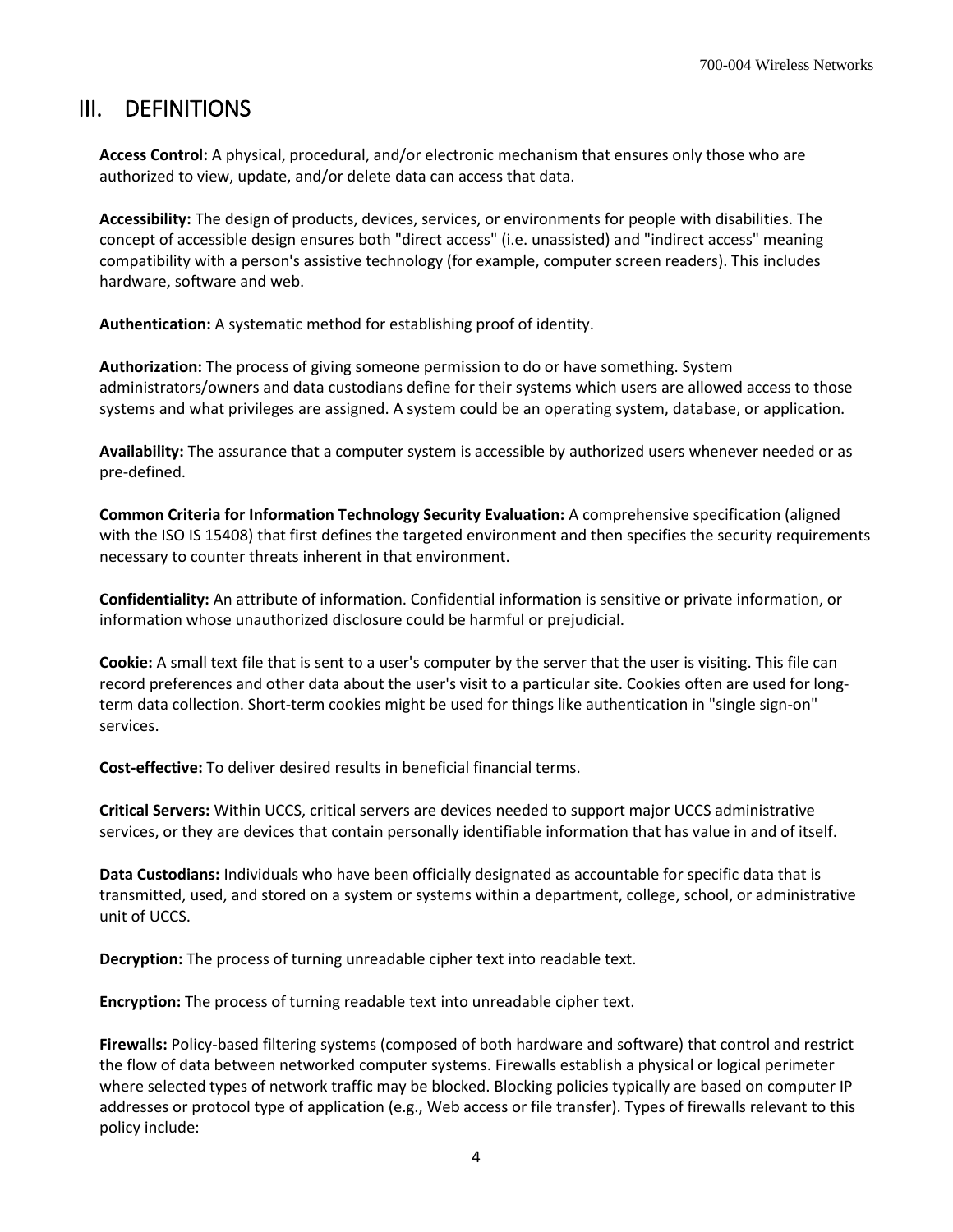- Integrated OS (operating system) firewalls, bundled with the OS (e.g., Windows, Linux)
- Dedicated firewalls protecting labs or server sanctuaries
- Dedicated firewalls protecting individual hosts
- Logical firewalls protecting non-co-located systems

**Forensics (Computer):** The discipline of dissecting computer storage media, log analysis, and general systems to find evidence of computer crime or other violations.

**Incident Response Capability:** The ability to respond appropriately and completely too any incidents, situational compromises, or threats from any source.

**Information Systems:** UCCS electronic information systems and data assets. All computing systems, networks, digital information, and other electronic processing or communications related resources or services provided through UCCS.

**Integrity:** Data or a system remains intact, unaltered, and reliable.

**Intrusion Detection:** A security management system that gathers and analyzes information from various areas within a computer or a network to identify possible security breaches, which include both intrusions (attacks from outside the organization) and misuse (attacks from within the organization).

**Non-repudiation:** A mutually agreed upon process, secured evidence, or other method of operation that provides proof of receipt or protection from denial of an electronic transaction or other activity.

**Off Site:** A location separate and distinct from the area in which something, such as a computer, is located-- Frequently referred to when considering backup storage.

**Ownership:** The term that signifies decision-making authority and accountability for a given span of control.

**Perimeter Security:** The ability to protect the outer limits of a network, or a physical area, or both.

**Personally Identifiable Information:** Specific data, elements of non-specific aggregate data, or other information that is tied to, or otherwise identifies, an individual or that provides information about an individual in a way that is reasonably likely to enable identification of a person as an individual and make personal information about them known.

**Principle of Least Privilege:** Access privileges for any user should be limited to only what is necessary to complete their assigned duties or functions, and nothing more.

**Principle of Separation of Duties:** Whenever practical, no one person should be responsible for completing or controlling a task, or set of tasks, from beginning to end when it involves the potential for fraud, abuse, or other harm.

**Privacy:** An individual's right to be left alone; to withdraw from the influences of his or her environment; to be secluded, not annoyed, and not intruded upon; to be protected against the misuse or abuse of something legally owned by an individual or normally considered by society to be his or her property.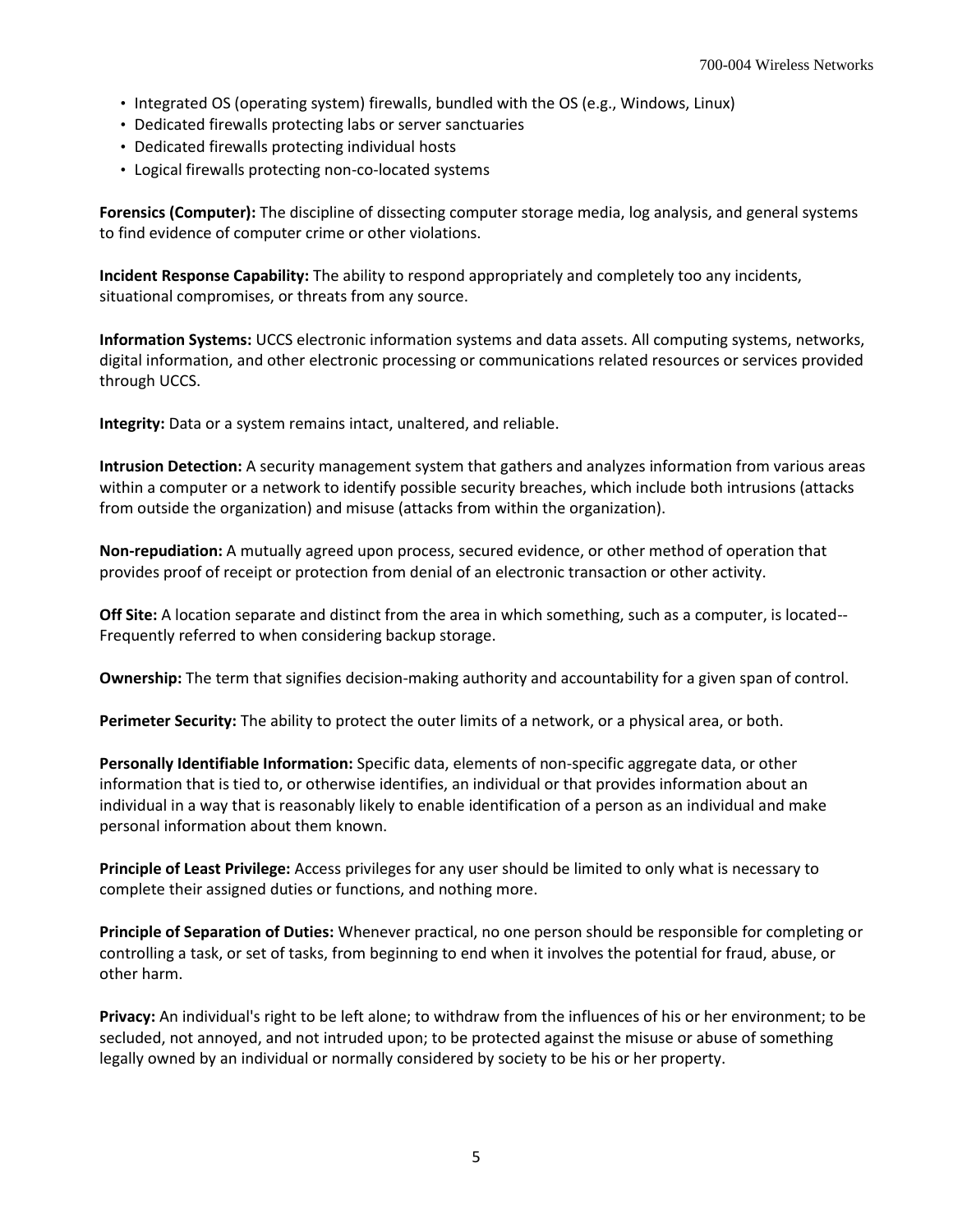**Privacy Statement:** Sometimes referred to as a privacy policy, a privacy statement is posted on an organization's Web site to notify visitors of the types of information being collected and what will be done with the information.

**Risk Management:** A comprehensive methodology that strives to balance risks against benefits in a predefined environment.

**Security:** An attribute of information systems that includes specific policy-based mechanisms and assurances for protecting the confidentiality and integrity of information, the availability and functionality of critical services, and the privacy of individuals.

**Security Incident:** An event during which some aspect of computer security is threatened.

**System:** A network, computer, software package, or other entity for which there can be security concerns.

**System Administrators:** Individuals who support the operations and integrity of computing systems and their use. Their activities might include system installation, configuration, integration, maintenance, security management, and problem analysis and recovery. In addition, managing the computer network is often their responsibility in an inter-networked computing environment.

**System Management:** The activities performed by systems administrators.

**System Operators:** Individuals within the UCCS community who are accountable for the operational decisions about the use and management of a computing system. (See also *System Owners*.)

**System Owners:** Individuals within the UCCS community who are accountable for the budget, management, and use of one or more electronic information systems, electronic databases, or electronic applications associated with UCCS. (See also *System Operators*.)

**Technicians:** Individuals who have technical knowledge about computers, software, hardware, operating systems, and networks (e.g., system administrators, system engineers, or network engineers).

**Users:** Any individual who has been granted privileges and access to UCCS computing and network services, applications, resources, and information.

**UCCS-owned Network:** A network where network components (including active elements such as routers and switches, transmission media, and network-attached computers) are owned and operated by UCCS or units of UCCS. A message that travels over UCCS-owned networks is, in general, on an open network and hence requires additional security measures to be considered secure.

**Wireless:** The transfer of information between two or more points that are not connected by an electrical conductor.

## **IV. RELATED POLICIES, PROCEDURES, FORMS, GUIDELINES, AND OTHER RESOURCES**

A. Administrative Policy Statements (APS) and Other Policies

B. Procedures